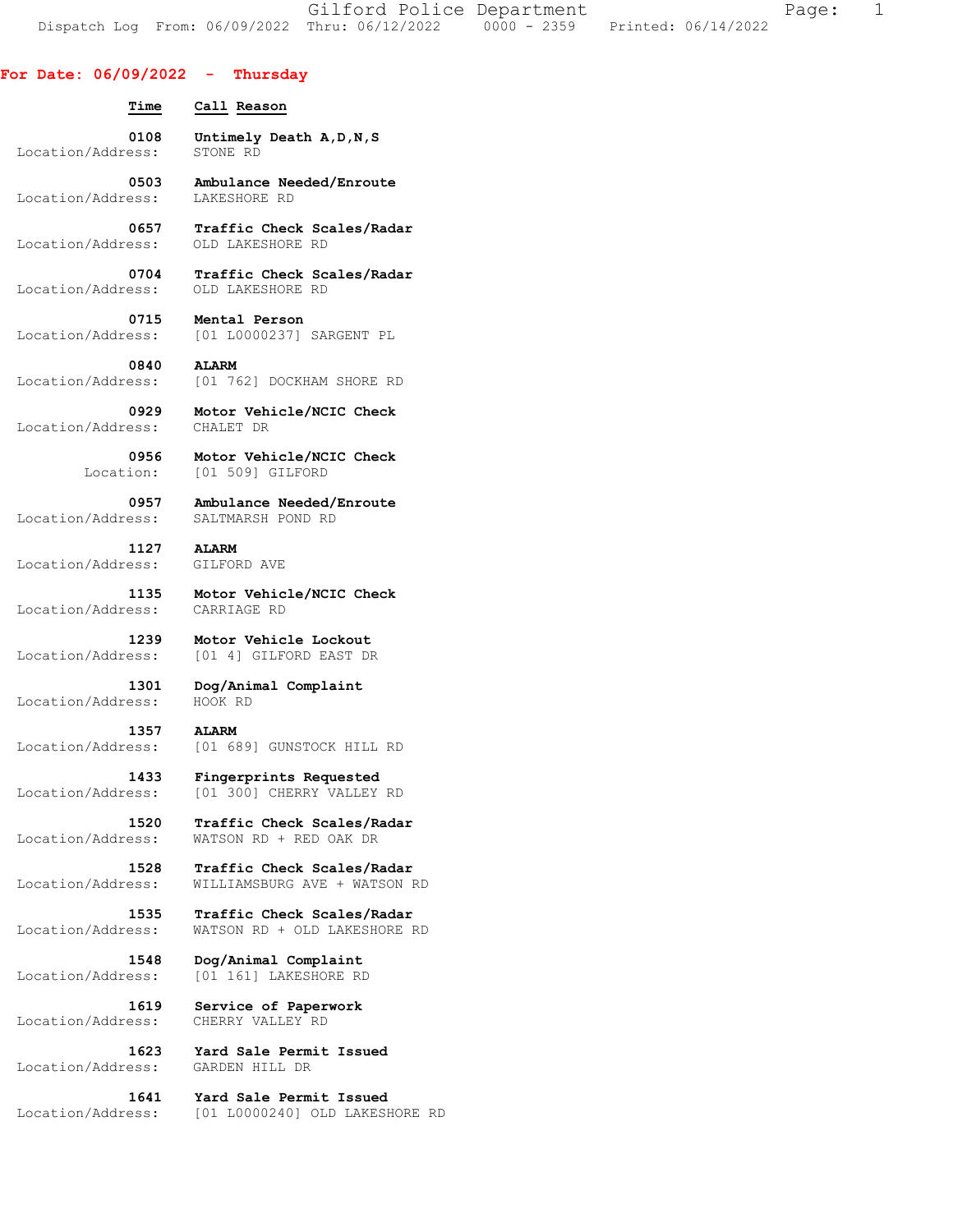**1651 Fire Department Enroute**  Location/Address: SILVER ST

 **1703 Fire Department Enroute**  Location/Address: [01 276] OLD LAKESHORE RD

 **1743 Domestic/Disturbance**  Location/Address: [01 215] LAKESHORE RD

 **1815 Attempt To Locate**  Location/Address: [01 300] CHERRY VALLEY RD

 **1828 Suspicious Person/Prowler**  Location/Address: PINECREST DR

 **1830 Attempt To Locate**  Location/Address: STARK ST

> **2020 Traffic Check Scales/Radar**  Location: [01 509] GILFORD

 **2022 In Pursuit**  Location/Address: LAKESHORE RD + ROUTE 3 & 11 (BYPASS)

**2049 Traffic Check Scales/Radar** Location/Address: [01 509] ROUTE 3 & 11 (BYP. Location/Address: [01 509] ROUTE 3 & 11 (BYPASS)

 **2056 Traffic Check Scales/Radar**  Location/Address: [01 509] ROUTE 3 & 11 (BYPASS)

 **2123 Ambulance Needed/Enroute**  Location/Address: OX BOW LN

> **2129 Traffic Check Scales/Radar**  Location: [01 509] GILFORD

Location: [01 509] GILFORD

 **2136 Traffic Check Scales/Radar**  Refer To Citation: 22-110-002029

 **2152 Fire Department Enroute**  Location/Address: [01 689] GUNSTOCK HILL RD

## **For Date: 06/10/2022 - Friday**

 **0002 Attempt To Locate**  Location/Address: LIBERTY HILL RD

 **0120 Motor Vehicle/NCIC Check**  Location/Address: [01 519] SUGARBUSH LN

 **0130 Motor Vehicle/NCIC Check**  Location/Address: [01 325] OLD LAKESHORE RD

**0817 See Complainant**<br>Location/Address: [01 300] CHERRY [01 300] CHERRY VALLEY RD

 **0900 Contracted Service Request**  Location/Address: BELKNAP POINT RD + MOUNTAIN DR

 **0902 Ambulance Needed/Enroute**  Location/Address:

 **1027 Lost/Found Item**  Location/Address: [01 107] BELKNAP MOUNTAIN RD

 **1042 Lost/Found Item**  Location/Address: CHERRY VALLEY RD + YASMIN DR

 **1059 Assist Motorist**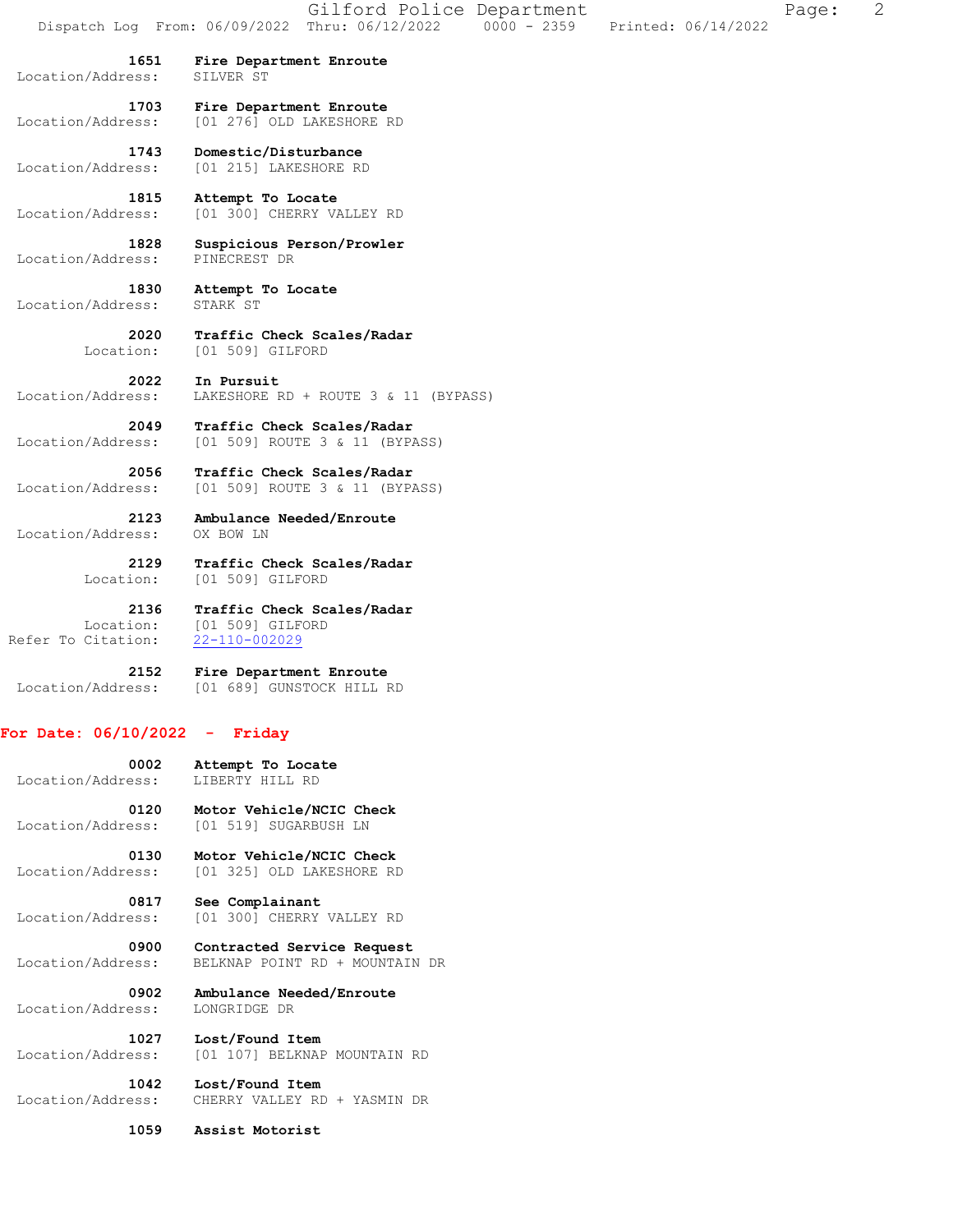Location: [01 509] GILFORD  **1131 Traffic Check Scales/Radar**  Location/Address: GILFORD AVE 1301 ALARM<br> **ESS:** LAKESHORE RD Location/Address:  **1400 Civil Matter**  Location/Address:  **1449 Larceny**  Location/Address: [01 328] LAKESHORE RD  **1533 Assist Motorist**  Location/Address: LAKESHORE RD  **1544 Criminal Mischief**  Location/Address: SKYLINE DR  **1559 Contracted Service Request**  Location/Address: [01 347] MEADOWBROOK LN  **1636 Motor Vehicle Complaint**  Location/Address: LAKESHORE RD  **1719 9-1-1 Hang Up Call**  Location/Address: TERRACE HILL RD  **1732 Motor Vehicle Complaint**  Location/Address: LAKESHORE RD + WEIRS RD  **1817 Traffic Check Scales/Radar**  Vicinity of:  **1826 Traffic Check Scales/Radar**  Location/Address: ROUTE 3 & 11 (BYPASS) + GILFORD AVE  **1838 Traffic Check Scales/Radar**  Vicinity of: LAKESHORE RD  **1838 Traffic Check Scales/Radar**  Vicinity of: RED OAK DR + WATSON RD  **1843 Traffic Check Scales/Radar**  Location/Address: LAKE ST  **1846 Traffic Check Scales/Radar**  Location/Address: OLD LAKESHORE RD Refer To Citation: 273620 **1902 Traffic Check Scales/Radar** Location/Address: [02] LAKE ST + WEIRS BLVD Location/Address: [02] LAKE ST + WEIRS BLVD  **1907 Ambulance Needed/Enroute**  Location/Address: OLD LAKESHORE RD  **1911 ALARM**  Location/Address: SCENIC DR  **1934 Yard Sale Permit Issued**  Location/Address: CHESTNUT DR  **2017 Dog/Animal Complaint**  Location/Address: LAKESHORE RD  **2122 Motor Vehicle Complaint**  Vicinity of:  **2123 Motor Vehicle Complaint**  Location/Address: [01 369] BELKNAP MOUNTAIN RD

Dispatch Log From: 06/09/2022 Thru: 06/12/2022 0000 - 2359 Printed: 06/14/2022

Gilford Police Department Fage: 3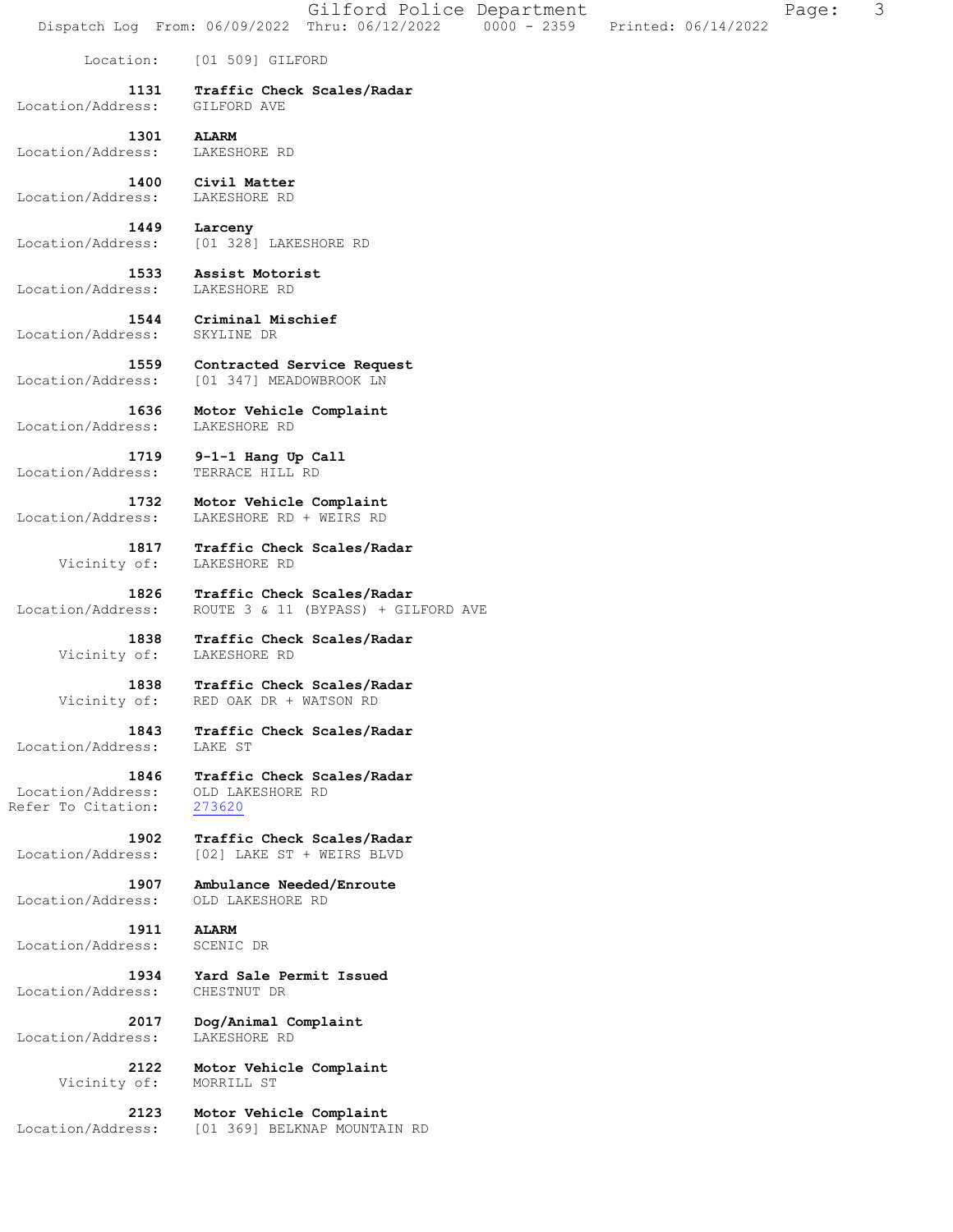**2131 Traffic Check Scales/Radar**  Vicinity of: HOYT RD Refer To Citation: 273621 Refer To Citation: 269408  **2209 Traffic Check Scales/Radar**  Location/Address: [01 143] LILY POND RD  **2234 Traffic Check Scales/Radar**  Location/Address: [01 97] LAKESHORE RD  **2307 Traffic Check Scales/Radar**  Location/Address: ROUTE 3 & 11 (BYPASS) + GILFORD AVE  **2329 Traffic Check Scales/Radar**  Vicinity of: CHERRY VALLEY RD  **2331 Dog/Animal Complaint**  Vicinity of: ROUTE 3 & 11 (BYPASS) **For Date: 06/11/2022 - Saturday 0056 Arrest Log Information**  Location/Address: [02] SOUTH ST Refer To Arrest: 22-163-AR Arrest: DAIGNEAU, MACKENZIE LORRAINE Address: 247 MIDDLE RTE GILMANTON, NH Age: 21 Charges: Credit Card Fraud, \$0-\$1000 Credit Card Fraud, \$0-\$1000  **0151 Criminal Mischief**  Location/Address: [01 173] LAKE ST  **0205 Domestic/Disturbance**  Location/Address: [01 261] LAKESHORE RD  **0310 Suspicious Person/Prowler**  Location/Address:  **0737 Motor Vehicle/NCIC Check**  Location: [01 509] GILFORD  **0741 Ambulance Needed/Enroute**  Location/Address: GUNSTOCK HILL RD  **0748 Traffic Check Scales/Radar**  Location/Address:  **0807 Traffic Check Scales/Radar**  Location/Address: ANNIS DR + BRETON RD  **0828 Check Suspicious Vehicle**  Location/Address: CARRIAGE RD  **0903 Motor Vehicle Complaint**  Location/Address: [01 403] LISCOMB CIR  **0918 Traffic Check Scales/Radar**  Location/Address: [01 325] OLD LAKESHORE RD  **0927 Traffic Check Scales/Radar**  Location/Address: CHERRY VALLEY RD

 **0936 Traffic Check Scales/Radar** 

 **0953 Traffic Check Scales/Radar** 

Location/Address: GILFORD AVE + OLDE ENGLISH LN

Location/Address: [02] UNION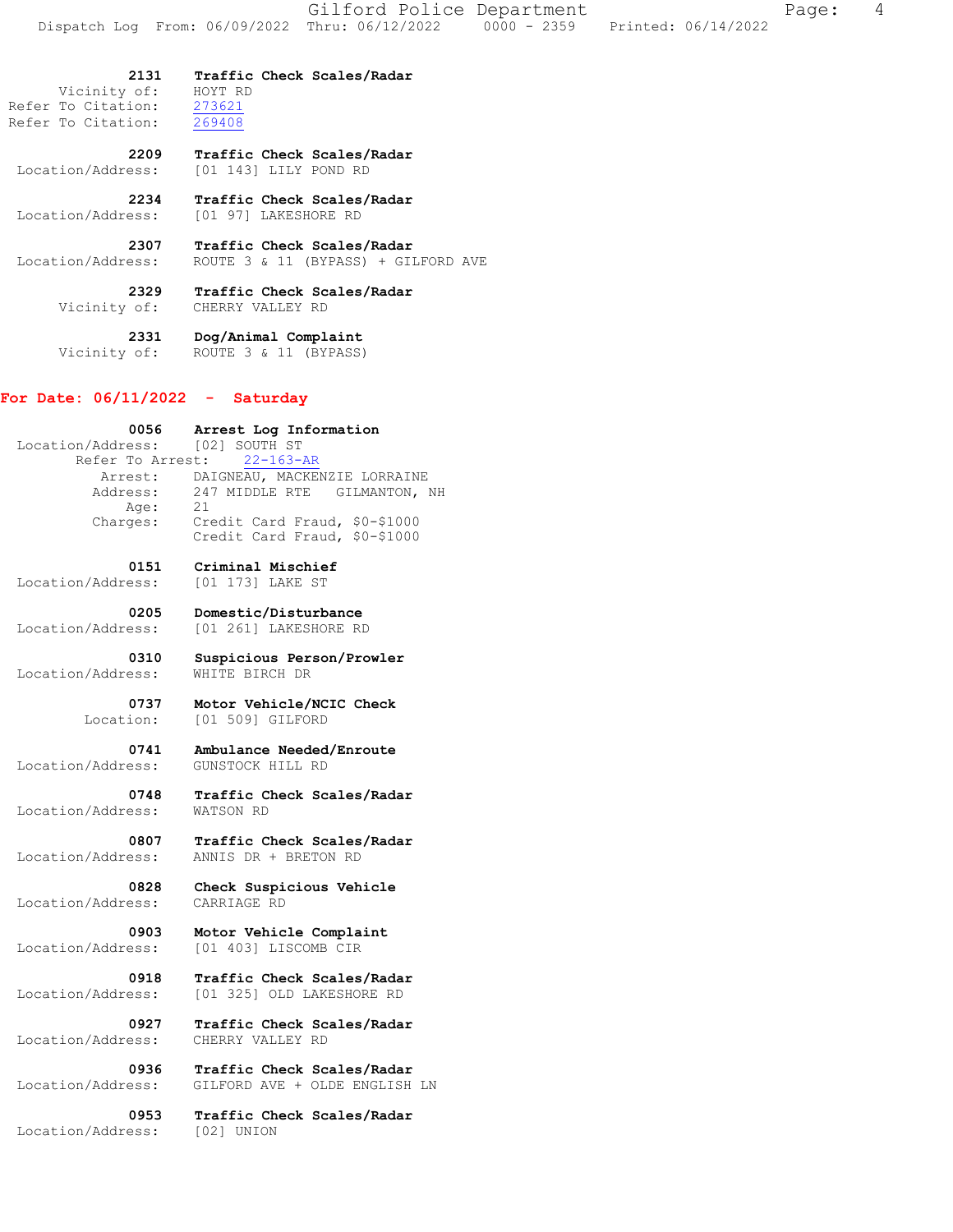Gilford Police Department Fage: 5 Dispatch Log From: 06/09/2022 Thru: 06/12/2022 0000 - 2359 Printed: 06/14/2022

Location/Address: HOYT RD

 **1008 Motor Vehicle Complaint** 

 **1112 ALARM**  Location/Address: [01 679] STONE RD

 **1145 Traffic Check Scales/Radar**  Location/Address: LAKESHORE RD + AIRPORT RD

 **1240 Dog/Animal Complaint**  Location/Address: CHERRY VALLEY RD

 **1332 Abandoned Vehicle**  Location/Address: [01 217] WEIRS RD

> **1352 Motor Vehicle/NCIC Check**  Location: [01 509] GILFORD

 **1357 Abandoned Vehicle**  Location/Address: [01 276] OLD LAKESHORE RD

 **1405 Traffic Check Scales/Radar**  Location/Address: LILY POND RD + AVIATION DR

 **1419 Untimely Death A,D,N,S**  Location/Address: BELKNAP MOUNTAIN RD

 **1511 Traffic Check Scales/Radar**  Location/Address: BYPASS + LAKESHORE RD

 **1649 Ambulance Needed/Enroute**  Location/Address: [01 196] WEIRS RD

 **1711 Traffic Check Scales/Radar**  Location/Address: [02] UNION AVE

 **1717 Traffic Check Scales/Radar**  Location/Address: MORRILL ST + GUNSTOCK HILL RD

 **1728 Ambulance Needed/Enroute**  Location/Address: WESLEY WAY

 **1733 Ambulance Needed/Enroute**  Location/Address: BELKNAP MOUNTAIN RD

 **1833 Motor Vehicle Accident**  Location/Address: CHERRY VALLEY RD

 **1933 Brawl**  Location/Address: [01 403] LISCOMB CIR

 **1953 Traffic Check Scales/Radar**  Location/Address: GILFORD AVE + HOYT RD

 **2108 Ambulance Needed/Enroute**  Location/Address: GUNSTOCK HILL RD

> **2112 Traffic Check Scales/Radar**  Vicinity of: GUNSTOCK HILL RD

 **2136 Traffic Check Scales/Radar**  Location/Address: [02] ROUTE 3 & 11 (BYPASS) + ROUTE 107

 **2204 Ambulance Needed/Enroute**  Location/Address:

Vicinity of:

 **2219 Traffic Check Scales/Radar** 

 **2318 Ambulance Needed/Enroute**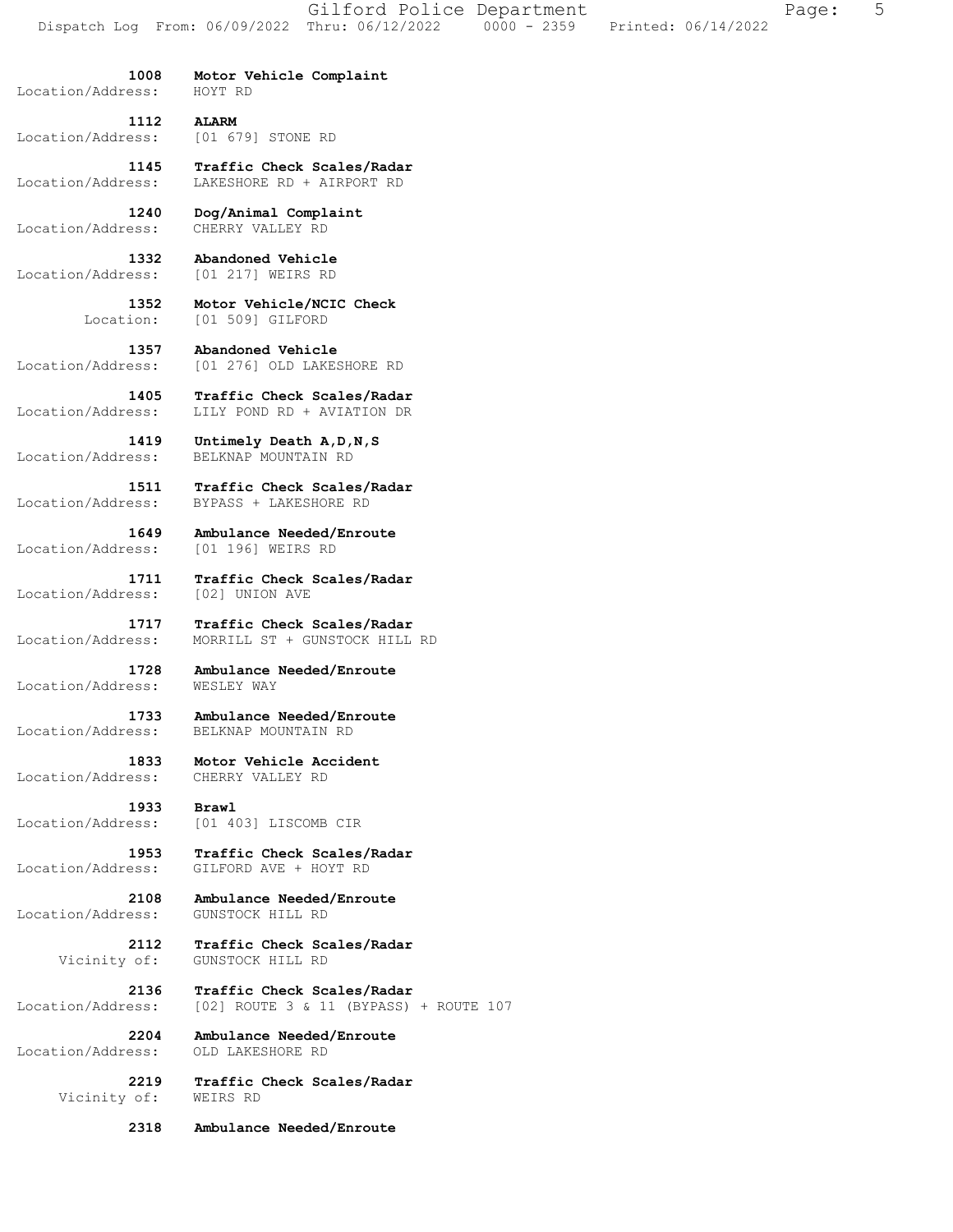Dispatch Log From: 06/09/2022 Thru: 06/12/2022 0000 - 2359 Printed: 06/14/2022 Location/Address: [04] PETERS PATH  **2327 Traffic Check Scales/Radar**  Location/Address: LAKESHORE RD  **2332 Abandoned Vehicle**  Location/Address:  **2355 Traffic Check Scales/Radar**  Location/Address: ROUTE 3 & 11 (BYPASS) + MORRILL ST **For Date: 06/12/2022 - Sunday 0013 Suspicious Person/Prowler**  Location/Address: LILY POND RD + WEIRS RD Refer To Arrest: 22-164-AR Refer To Arrest: 22-165-AR  **0047 Check Suspicious Vehicle**  Location: [01 585] SALTMARSH POND  **0051 Assault**  Location/Address: [01 161] LAKESHORE RD  **0123 Motor Vehicle Complaint**  Location/Address: CHERRY VALLEY RD  **0143 Report Existing Conditions**  Location/Address: [01 510] LAKESHORE RD  **0148 Check Suspicious Vehicle**  Location/Address: [01 448] LAKESHORE RD  **0206 Traffic Check Scales/Radar**  Location/Address: ROUTE 3 & 11 (BYPASS) + MORRILL ST  **0635 Check Suspicious Vehicle**  Location/Address: [01 551] LAKESHORE RD  **0714 Dog/Animal Complaint**  Location/Address:  **0752 Ambulance Needed/Enroute**  Location/Address: [01 L0000106] OLD LAKESHORE RD  **0811 Ambulance Needed/Enroute**  Location/Address: GUNSTOCK HILL RD  **1045 Road Courtesy**  Location/Address: LAKESHORE RD  **1054 Traffic Check Scales/Radar**  Location/Address: [01 509] LAKESHORE RD **1242 Harassment**<br> **Location/Address:** [01 370] IN Location/Address: [01 370] INTERVALE RD  **1359 Ambulance Needed/Enroute**  Location/Address: [01 807] POTTER HILL RD  **1426 Motor Vehicle Complaint**  Location/Address: LAKESHORE RD + SCENIC VIEW DR  **1500 Motor Vehicle Accident** 

Gilford Police Department Fage: 6

Location: LOWES

 **1521 Motor Vehicle Complaint**  Location/Address: CHERRY VALLEY RD

 **1548 Motor Vehicle/NCIC Check**